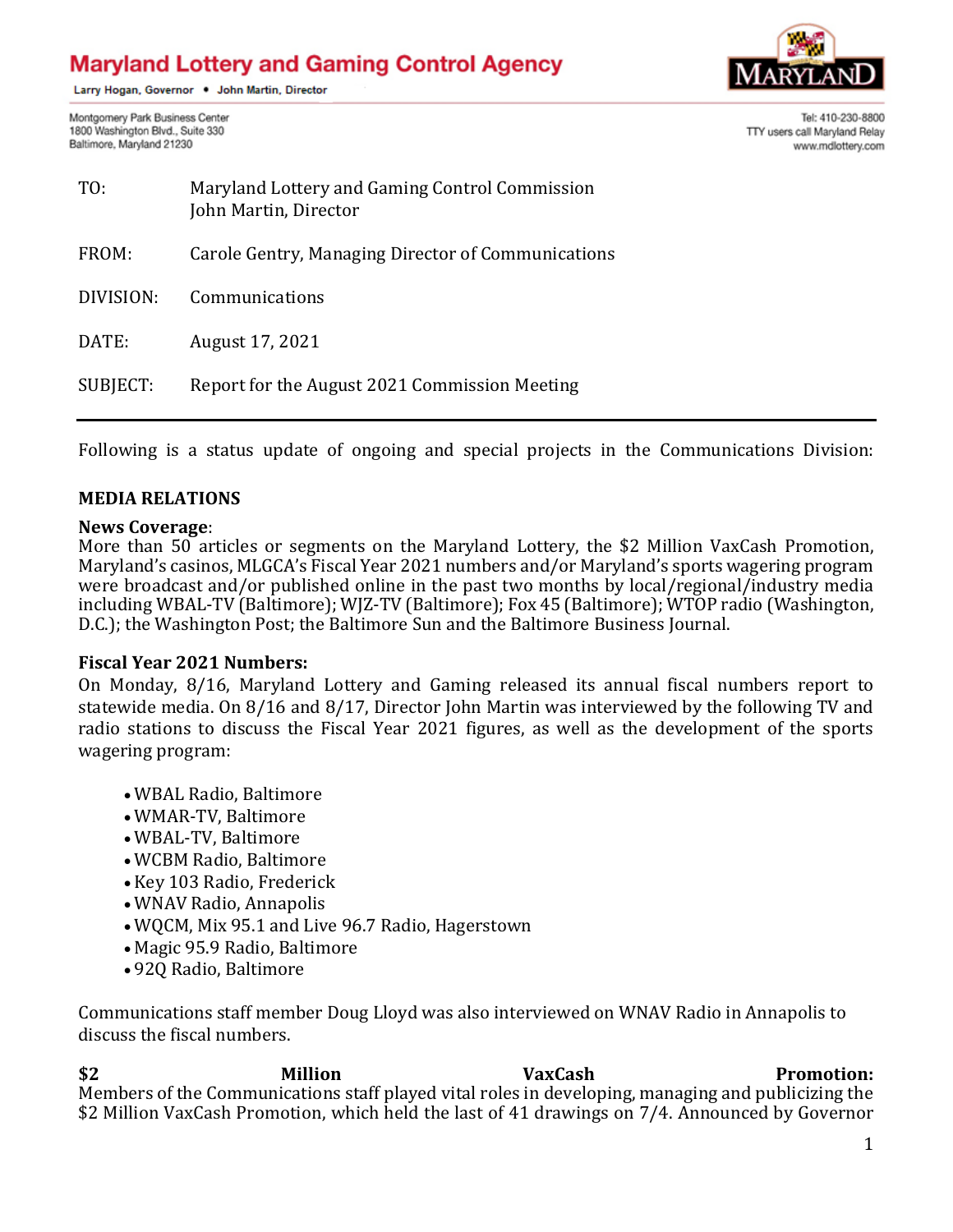Hogan on 5/20, the promotion sought to incentivize those who had not yet received a COVID-19 vaccine and reward those who had. Working in collaboration with the Maryland Department of Health (MDH), the Lottery awarded a \$40,000 prize to one vaccinated Maryland resident each day from 5/25 through 7/3, and a \$400,000 prize to one winner on 7/4. Because entry into the drawings is based on individuals' vaccination status and we must adhere to HIPAA guidelines regarding health privacy, MDH is required to make initial contact with VaxCash winners. The Lottery Communications team provided detailed guidance to MDH's constituent services staff regarding the winner notification process. Once winners returned an authorization form to MDH, the Lottery's Communications staff then contacts the winners to guide them through the prize-claiming process.

The Communications team greeted VaxCash winners at the Lottery's office in Baltimore when they arrived to claim their prizes, and interviewed them for articles and videos that were published on mdlottery.com, released to the media and shared on social media. VaxCash winners were permitted to remain anonymous, but 13 of the 41 winners consented to full publicity. Communications staff issued news releases with photos of those 13 winners, as well as 18 additional releases informing the public that VaxCash prizes had been claimed anonymously. Some of those 18 releases covered multiple anonymous winners.

# **Broadcast Opportunities:**

Managing Director of Communications Carole Gentry appeared via Zoom for the Lottery Update segment on WBAL-TV on 6/26, and Communications staff member Doug Lloyd appeared via Zoom on the Lottery Update segment on 7/31 to discuss the latest games and promotions. Doug also did weekly radio interviews each Friday to discuss Lottery news on WNAV-AM in Annapolis. Communications staff member Roslyn Lane will appear on the Lottery Update segment on WBAL-TV via Zoom on 8/28.

# **Interviews and News Releases**:

On 6/14, the Communications staff resumed in-person interviews with winners who claim prizes of \$20,000 or more at the Lottery's Customer Resource Center in Baltimore. In the interests of customer and staff safety during the COVID-19 pandemic, these interviews were conducted by phone for nearly a year. Winner stories are published on mdlottery.com. Winners may remain anonymous, but stories include names or photos of winners who give written consent for publicity regarding their prizes.

Communications staff has issued or is going to issue the following news releases:

- 7/6 Statewide news release to report June 2021 casino revenue numbers.
- 8/5 Statewide news release to report July 2021 casino revenue numbers.
- 8/16 Statewide news release to report Fiscal Year 2021 Lottery and casino figures.
- Every Monday Statewide news release, "Week in Winners"(WIW), which lists each Lottery ticket worth \$10,000 or more that was sold or claimed in the preceding seven days.

# **Daily News Headlines:**

Communications staff sent daily news clip emails to Maryland Lottery and Gaming employees and members of the Commission during each day of the five-day workweek. Each email contained links to multiple media articles covering the lottery and gaming industries.

# **EVENTS AND SECOND-CHANCE PROMOTIONS**

# **Events and Community Outreach:**

The coronavirus state of emergency led to the postponement or cancellation of all events since mid-March of 2020 where the Communications staff was planning to attend and promote the Lottery. Assistant Director of Communications for Events and Promotions Gail Pelovitz is maintaining contact with the operators of these events to determine future activities and is in the process of exploring event possibilities for the last few months of 2021.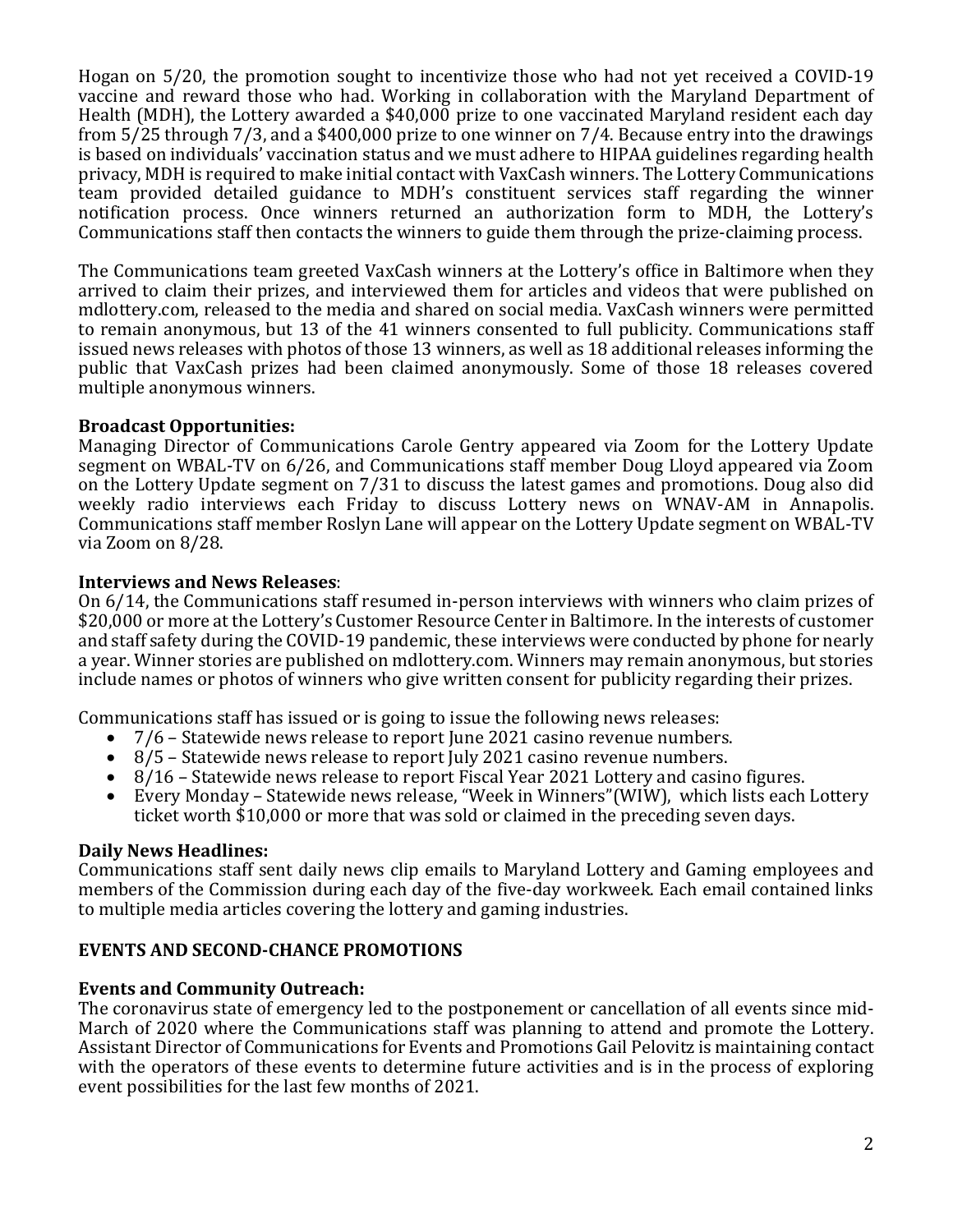The Communications staff will manage the Lottery's presence at the Maryland Association of Counties (MACo) Conference 8/18 through 8/21 in Ocean City; and the Maryland State Fair 8/26 through 9/6 in Timonium. Both events return after being on hiatus in 2020 due to COVID-19. The Lottery will once again occupy the lobby of the Exhibition Hall during all hours of operation on all 12 days of the State Fair. The Communications staff was on Ravens Walk on 8/14 for the Baltimore Ravens preseason game against the New Orleans Saints, and is planning to have a similar presence at all of the Ravens' 2021 home games.

# **Second-chance Promotions:**

Communications staff members continue to work on procedures and fulfillment of all Lottery second-chance contests.

# **CORRESPONDENCE, NEWSLETTERS, PIA REQUESTS AND COMMUNICATIONS**

#### **Correspondence:**

More than 200 email inquiries and letters were received and answered by Communications staff over the past two months. Communications staff continue to provide timely, accurate and complete responses to email and other written inquiries.

#### **Public Information Act Requests:**

Communications staff completed responses to PIA requests with assistance from the Attorney General's Office and other Agency staff, and continues to provide timely, accurate and complete responses to any such inquiries.

#### **Newsletters:**

Communications staff members Debbie McDaniel-Shaughney and Mary Clark published the latest edition of the Gazette employee newsletter on 8/5, and are working on the writing and design of the next Gazette, scheduled to be emailed to all employees in late September, and the next Retailer Report newsletter, which is scheduled to be disseminated to retailers at the beginning of October.

# **"Retailer Corner:"**

Communications staff continued posting three to five blog entries per week on the "Retailer Corner" section of mdlottery.com.

# **DRAWINGS MANAGEMENT**

# **Daily Drawings:**

Twice-daily drawings of Pick 3/Pick 4, daily drawings of Bonus Match 5 and 5 Card Cash and twiceweekly drawings of Multi-Match were conducted successfully. The drawings team also ensured that winning numbers for those games and multi-state games, Powerball, Mega Millions and Cash4Life were posted on mdlottery.com, the Lottery's mobile device apps and winning numbers phone line.

The Drawings team has also been working with staff from WBAL-TV to prepare for the addition of Monday night Powerball broadcasts beginning 8/23, which will air along with Multi-Match drawings.

The Drawings team continues to follow proper social-distancing protocols to ensure the safety of drawing officials, announcers and other TV team members who are on-site at the drawings studio.

# **CUSTOMER RESOURCE CENTER**

Out of concern for player and employee safety during the pandemic, the Customer Resource Center was closed to the public on 3/30/20 and reopened by appointment-only on 6/24/20. Customers continue to make appointments to claim prizes by using the scheduling page on mdlottery.com. Lottery winners without Internet access can schedule appointments by phone. The appointment-only